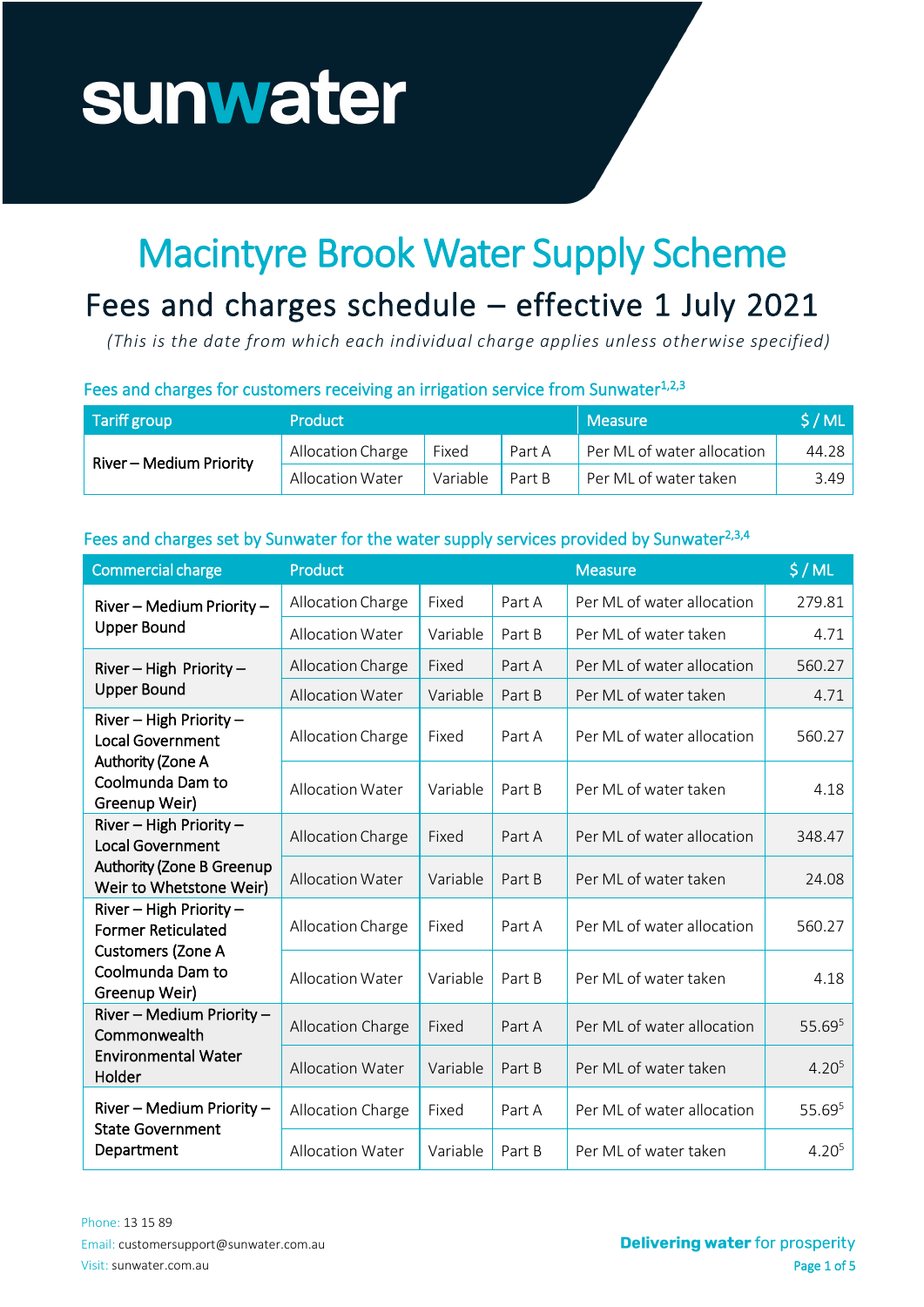| Other charge <sup>6</sup>                                                                | <b>Measure</b>                                      | Price (\$)                                                                                                 |
|------------------------------------------------------------------------------------------|-----------------------------------------------------|------------------------------------------------------------------------------------------------------------|
| Administration and transfer fee -<br>Transfer or change to water allocation <sup>7</sup> | Per transfer                                        | 391.00                                                                                                     |
| Administration and transfer fee -<br>Lease $7$                                           | Per transfer                                        | 590.00                                                                                                     |
| Connection                                                                               | N/A                                                 | The charge will be determined based on the<br>recovery of reasonable costs at the time of<br>connection    |
| <b>Disconnection</b>                                                                     | N/A                                                 | The charge will be determined based on the<br>recovery of reasonable costs at the time of<br>disconnection |
| Meter testing <sup>8</sup>                                                               | Per hour                                            | 151.00                                                                                                     |
| New or additional meter application <sup>7,9</sup>                                       | Per application                                     | 818.00                                                                                                     |
| Reconnection                                                                             | N/A                                                 | The charge will be determined based on the<br>recovery of reasonable costs at the time of<br>reconnection  |
| Riparian allowance <sup>2</sup>                                                          | Per ML                                              | 0.00                                                                                                       |
| Short term supply                                                                        | Per ML                                              | 483.00                                                                                                     |
| Special meter readings <sup>10</sup>                                                     | Per hour                                            | 178.00                                                                                                     |
| Temporary Transfer adjustment fee <sup>2,11</sup>                                        | Per ML of water<br>to be temporarily<br>transferred | 224.12                                                                                                     |
| Water Allocation Register search fee <sup>7</sup>                                        | Per search <sup>12</sup>                            | 25.63                                                                                                      |

#### **Notes**

- 1. These prices apply to customers that receive an irrigation service as defined in the Water Act 2000. An irrigation service is defined in Schedule 4 of the Water Act 2000 as 'the supply of water or drainage services for irrigation of crops or pastures for commercial gain'. These prices are set by the Queensland Government and are inclusive of the Queensland Government's 15 per cent discount (see below for further detail).
- 2. The fixed (Part A) charges, volumetric (Part B) charges, riparian allowance charge and the Temporary Transfer adjustment fee listed in this schedule relate to the Water Plan (Border Rivers and Moonie) 2019.
- 3. The water supply services provided by Sunwater include the storage and release of water from Sunwater owned dams and weirs subject to the terms and conditions set out in a customer's supply contract with Sunwater.
- 4. These prices are set by Sunwater, unless otherwise specified.
- 5. These Part A and B prices are the Queensland Competition Authority's (QCA) recommended 2021/22 Part A and B prices which Sunwater has been directed to charge the Commonwealth Environmental Water Holder and non-irrigation customers whose contract or subsequent pricing charges review notice issued by Sunwater refers to the "Regulated Charge".
- 6. Other charges apply when Sunwater performs the service to which the charge relates and are not limited to a particular class of person unless otherwise specified.
- 7. GST inclusive.
- 8. A minimum charge of \$151.00 applies. A refund of this meter testing charge may apply if the meter is found to be faulty.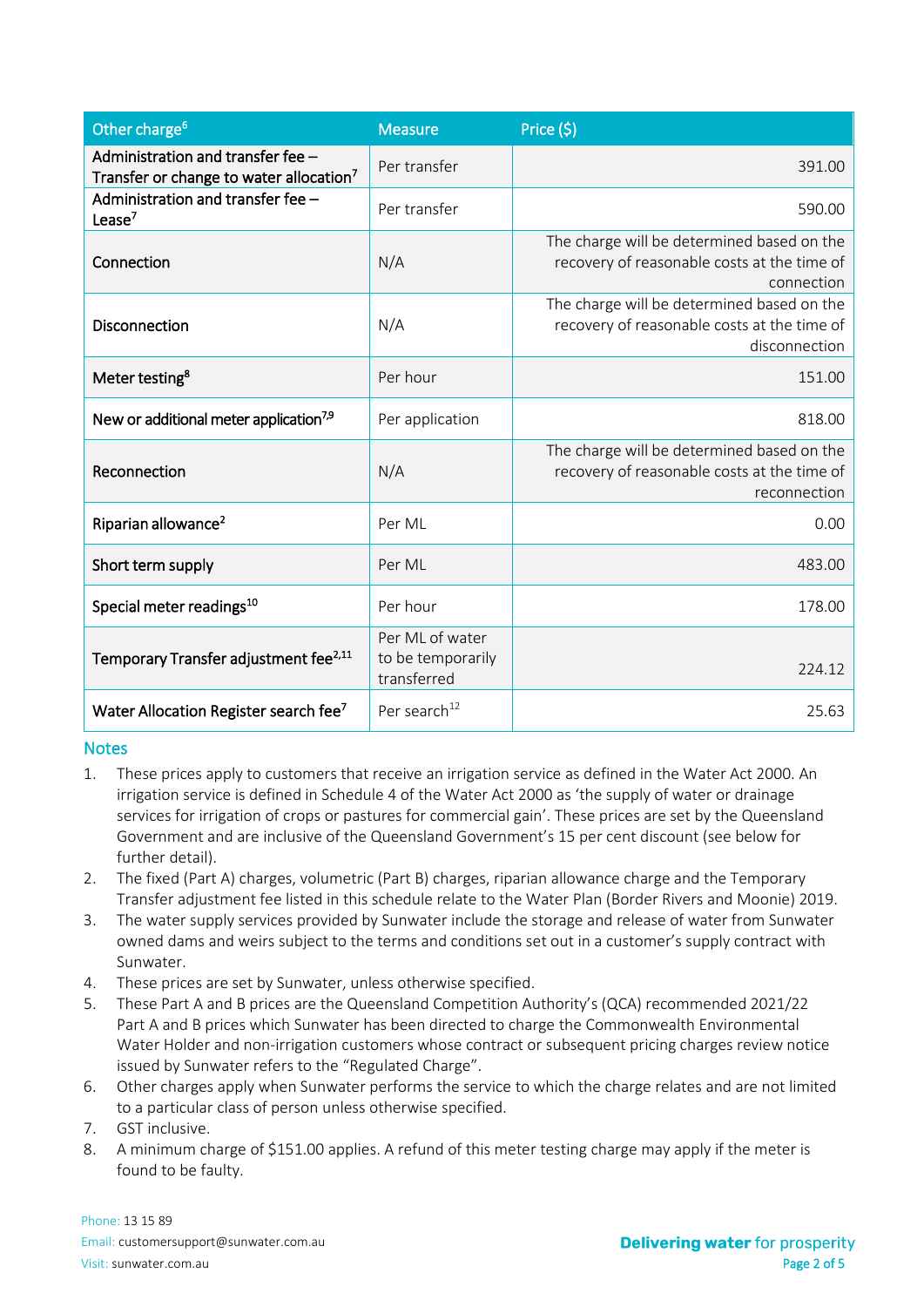- 9. Costs for design, construction and installation are charged separately. Refer to the 'Connection' charge.
- 10. A minimum charge of \$178.00 applies.
- 11. A Temporary Transfer adjustment fee is payable where a customer receiving an irrigation service temporarily transfers available water to a customer receiving a non-irrigation service.
- 12. This fee is subject to change.

#### Description of charges

| Charge                                                                         | <b>Description</b>                                                                                                                                                                                                                                                                                                                                                                                                                                                                                                                                                                                                                                                                                                                                                                                                                                                                                                                                                                                                                                    |
|--------------------------------------------------------------------------------|-------------------------------------------------------------------------------------------------------------------------------------------------------------------------------------------------------------------------------------------------------------------------------------------------------------------------------------------------------------------------------------------------------------------------------------------------------------------------------------------------------------------------------------------------------------------------------------------------------------------------------------------------------------------------------------------------------------------------------------------------------------------------------------------------------------------------------------------------------------------------------------------------------------------------------------------------------------------------------------------------------------------------------------------------------|
| Allocation Charge - Part A                                                     | Fixed costs associated with:<br>providing bulk water services to customers, including the storage in<br>Sunwater's dams and weirs, delivery and taking of water<br>account administration (including, for example, preparation of invoices,<br>water accounting, Sunwater Online and customer support centre).<br>These charges are payable per megalitre of water allocation held by the<br>customer, regardless of the amount of water taken in the year. The fixed<br>costs are shared between medium priority water allocations and high<br>priority water allocations.<br>The QCA has endorsed the methodology for allocating costs between these<br>priority groups.<br>High priority water allocation holders receive a higher reliability of water<br>supply. Access to medium priority water is often prohibited before access<br>to high priority water begins to reduce. On this basis, high priority water<br>allocations contribute to a higher proportion of the fixed costs as they<br>derive greater benefit from the infrastructure. |
| Allocation Water - Part B                                                      | Costs associated with providing bulk water services to customers, including<br>the storage, delivery and taking of water. These charges are payable per<br>megalitre of water taken by the customer, measured at the meter or<br>'offtake'.                                                                                                                                                                                                                                                                                                                                                                                                                                                                                                                                                                                                                                                                                                                                                                                                           |
| Administration and transfer fee<br>- Transfer or change to water<br>allocation | Costs associated with processing a transfer of a water allocation, or change<br>to a water allocation (zone, priority, purpose).                                                                                                                                                                                                                                                                                                                                                                                                                                                                                                                                                                                                                                                                                                                                                                                                                                                                                                                      |
| Administration and transfer<br>fee - Lease                                     | Costs associated with processing a lease.                                                                                                                                                                                                                                                                                                                                                                                                                                                                                                                                                                                                                                                                                                                                                                                                                                                                                                                                                                                                             |
| Connection                                                                     | Costs associated with the design, construction and installation of a new or<br>additional meter, where the meter is funded by a customer (non-annuity<br>funded). The charge will be determined based on the recovery of reasonable<br>costs at the time of connection.                                                                                                                                                                                                                                                                                                                                                                                                                                                                                                                                                                                                                                                                                                                                                                               |
| Disconnection                                                                  | Costs associated with:<br>permanent removal of meter outlets and associated costs<br>physical disconnection of the customer from the relevant<br>$\bullet$<br>network and/or scheme.<br>The charge will be determined based on the recovery of reasonable costs at<br>the time of disconnection.                                                                                                                                                                                                                                                                                                                                                                                                                                                                                                                                                                                                                                                                                                                                                      |
| Meter testing                                                                  | Costs incurred while testing meters. Minimum charge of \$151.00. This<br>charge may be refunded if the meter is found to be faulty.                                                                                                                                                                                                                                                                                                                                                                                                                                                                                                                                                                                                                                                                                                                                                                                                                                                                                                                   |
| New or additional meter<br>application                                         | Costs associated with processing an application for a new or additional<br>meter.                                                                                                                                                                                                                                                                                                                                                                                                                                                                                                                                                                                                                                                                                                                                                                                                                                                                                                                                                                     |
| Reconnection                                                                   | Costs associated with reconnecting a meter and any other costs involved<br>with reconnection. The charge will be determined based on the recovery of<br>reasonable costs at the time of reconnection.                                                                                                                                                                                                                                                                                                                                                                                                                                                                                                                                                                                                                                                                                                                                                                                                                                                 |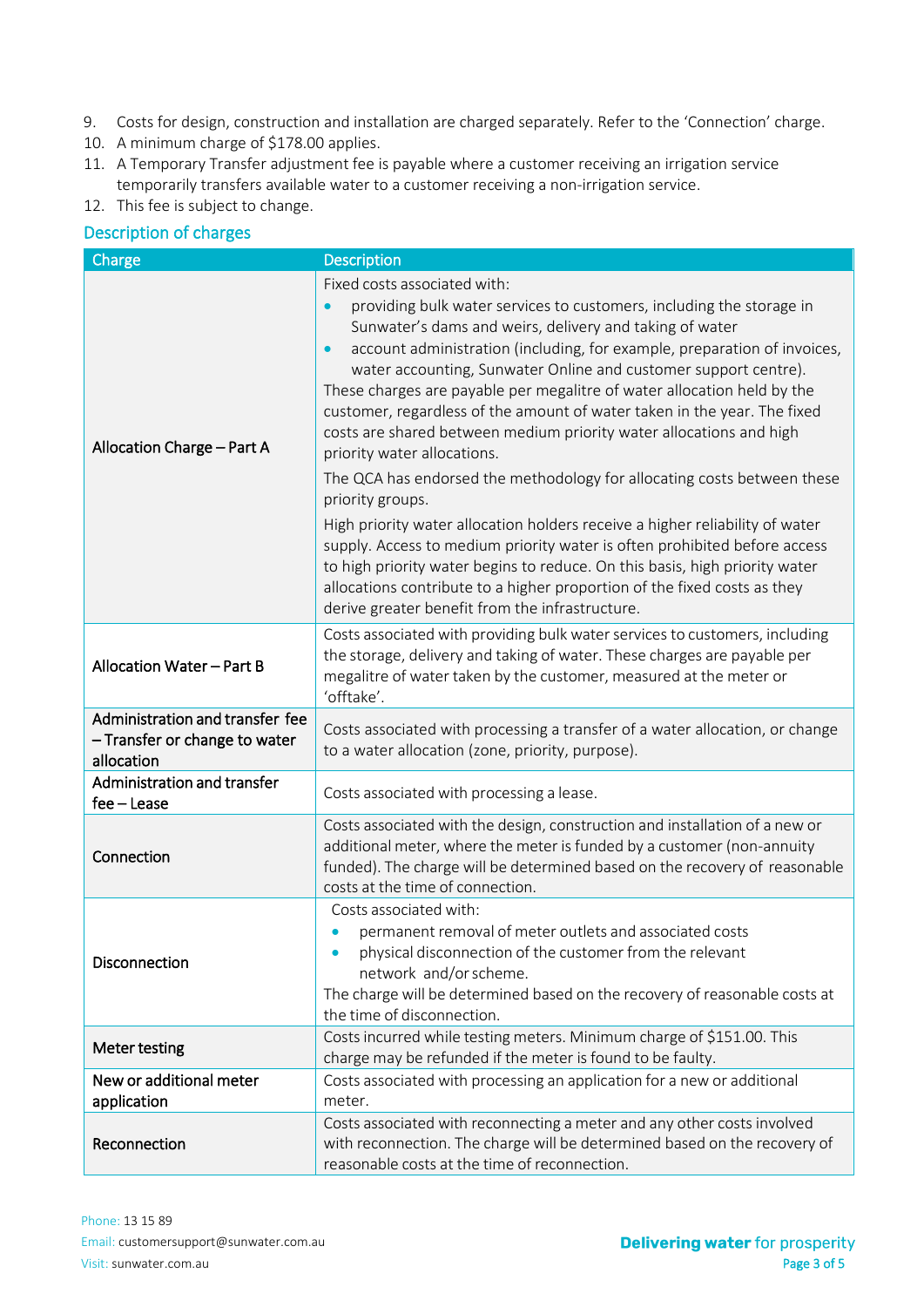| Charge                                         | <b>Description</b>                                                                                                                                                                                                                                                                                                                                                                                                                                                        |
|------------------------------------------------|---------------------------------------------------------------------------------------------------------------------------------------------------------------------------------------------------------------------------------------------------------------------------------------------------------------------------------------------------------------------------------------------------------------------------------------------------------------------------|
| Riparian allowance                             | Costs of processing and assessing an application for a riparian allowance and<br>any associated review, investigation and/or costs incurred along with the<br>provision of off-river water infrastructure to enable the delivery of water to<br>customers.                                                                                                                                                                                                                |
| Short term supply                              | The charge payable for Sunwater agreeing to provide water (if available) on<br>a short-term basis only (maximum term: within current water year). Usually<br>associated with construction, roadworks etc. (excludes irrigation).                                                                                                                                                                                                                                          |
| Special meter readings                         | Costs associated with undertaking a special ('out of the ordinary') meter<br>read/s, including and not limited to administration, maintenance and labour<br>costs. Minimum charge of \$178.00.                                                                                                                                                                                                                                                                            |
| <b>Temporary Transfer</b><br>adjustment fee    | A Temporary Transfer enables two customers to transfer available water in<br>the current water year. This charge is payable when a Temporary Transfer is<br>from a customer receiving an irrigation service to a customer receiving a<br>non-irrigation service. It is the difference between the Allocation Charge for<br>the River - Medium Priority tariff group as recommended by the QCA and<br>the Allocation Charge for the River - Medium Priority - Upper Bound. |
| <b>Water Allocation Register</b><br>search fee | Sunwater performs a title search - Registration Confirmation Statement<br>(RCS) – to enable a property transfer when the RCS has not been provided<br>by the solicitor/financier. Sunwater charges the relevant buyer or solicitor<br>the search fee incurred from CITEC CONFIRM.                                                                                                                                                                                         |

#### Exemptions

Not applicable. Sunwater has not sought an exemption to publishing infrastructure charges for particular customers under rule 9 of the *Water Charge Rules 2010*.

#### Infrastructure and planning and management charges

Fixed (Part A) and volumetric (Part B) infrastructure charges for irrigation customers are set by the Queensland Government based on recommendations from the Queensland Competition Authority (QCA). In February 2020, the QCA completed its investigation into water prices to apply to Sunwater's irrigation customersfrom 1 July 2020 to 30 June 2024, following a public consultation process. The QCA'sfinal recommendations on irrigation prices are available on its website: qca.org.au/project/ruralwater/irrigation-price-investigations.

Commercial charges set by Sunwater are based on the full recovery of:

- operational, maintenance and administrative costs
- externalities
- taxes
- the return of and on capital investment.

These charges are escalated annually, based upon the terms and conditions of relevant contracts. Sunwater does not undertake a consultation process when setting commercial charges.

For other charges, an hourly rate or fixed fee applies. Hourly rates are based on the average rate of the Sunwater team members most likely to undertake the work and includes base salary costs, statutory on costs and non-direct costs. Fixed fees are based on an estimate of the cost of the service being provided, including labour, system and non-direct costs.

Sunwater does not undertake a consultation process when setting these other charges.

#### Pass through charges

For the Water Allocation Register search fee, Sunwater sets the charge to recover the costs incurred from CITEC CONFIRM. CITEC CONFIRM generally updates its charge annually and does not undertake a consultation process when setting its charge.